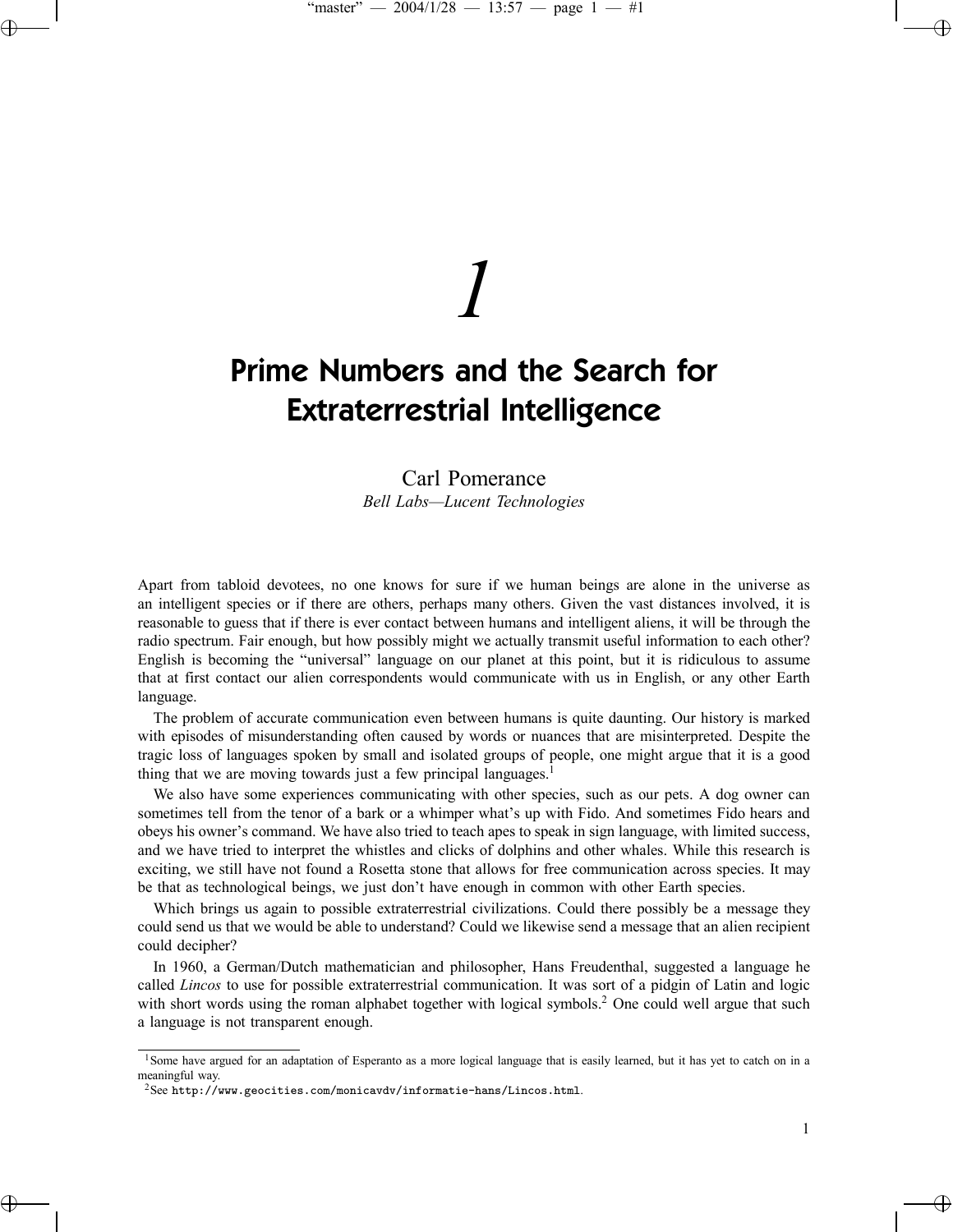2 *Part I: General*

A decade later, the American astronomer Frank Drake came up with a brilliant scheme for extraterrestrial communication involving prime numbers. To get an idea of this, say you were to receive a message of dots and dashes:

−−•−−−•−•−•−−−•−•−•−−−•−−−−−−−−−−−−−−−−−−−−••−••−−•−•−•

and to distinguish it from noise, after a short pause, it repeats, and then again, and again, and so on. The repetitive nature would certainly be an eye opener. But what possibly could it mean?

You begin analyzing. The "message" has 55 symbols. Hmmm. The number 55 can be factored into primes as  $5 \times 11$  or  $11 \times 5$ . This suggests putting the symbols into a rectangular array. Lets try  $11 \times 5$ :

|  |  |  |  | $-  \bullet$ - - - $\bullet$ - $\bullet$ - $\bullet$ |  |
|--|--|--|--|------------------------------------------------------|--|
|  |  |  |  | $-$ - - $\bullet$ - $\bullet$ - $\bullet$ - - -      |  |
|  |  |  |  | $\bullet$ - - - - - - - - - -                        |  |
|  |  |  |  | $-$ - - - - - - - - - - 0                            |  |
|  |  |  |  | $0 - 0 0 - - 0 - 0 - 0$                              |  |
|  |  |  |  |                                                      |  |

No, this does not seem to help, it still looks like random noise. Let's try the other way,  $5 \times 11$ :

|                                |            | $  \bullet$ $-$                                 |                                                                                                                                                                                                                                                                                                                                                                                                                                               |                          |
|--------------------------------|------------|-------------------------------------------------|-----------------------------------------------------------------------------------------------------------------------------------------------------------------------------------------------------------------------------------------------------------------------------------------------------------------------------------------------------------------------------------------------------------------------------------------------|--------------------------|
| $\overline{\phantom{a}}$       | $\bullet$  | $ \bullet$                                      |                                                                                                                                                                                                                                                                                                                                                                                                                                               | $\overline{\phantom{a}}$ |
| $\bullet$                      |            | $\begin{array}{cccc} - & - & - & - \end{array}$ |                                                                                                                                                                                                                                                                                                                                                                                                                                               | $\bullet$                |
| $\overline{\phantom{m}}$       |            | $\bullet$ $-$                                   | $\bullet$                                                                                                                                                                                                                                                                                                                                                                                                                                     | $\hspace{0.1mm}$         |
| $\qquad \qquad \longleftarrow$ |            | $ \bullet$ $ -$                                 |                                                                                                                                                                                                                                                                                                                                                                                                                                               |                          |
| $\equiv$                       |            |                                                 |                                                                                                                                                                                                                                                                                                                                                                                                                                               | $\sim$                   |
|                                | $ -$       | $\qquad \qquad -$                               |                                                                                                                                                                                                                                                                                                                                                                                                                                               | $\overline{\phantom{0}}$ |
| $\overline{\phantom{0}}$       |            | $  -$                                           |                                                                                                                                                                                                                                                                                                                                                                                                                                               |                          |
|                                |            | $\sim$ $-$                                      | 0                                                                                                                                                                                                                                                                                                                                                                                                                                             | $\bullet$                |
| $\overline{\phantom{m}}$       |            | $\bullet$                                       | $\frac{1}{2} \frac{1}{2} \left( \frac{1}{2} \right) \frac{1}{2} \left( \frac{1}{2} \right) \frac{1}{2} \left( \frac{1}{2} \right) \frac{1}{2} \left( \frac{1}{2} \right) \frac{1}{2} \left( \frac{1}{2} \right) \frac{1}{2} \left( \frac{1}{2} \right) \frac{1}{2} \left( \frac{1}{2} \right) \frac{1}{2} \left( \frac{1}{2} \right) \frac{1}{2} \left( \frac{1}{2} \right) \frac{1}{2} \left( \frac{1}{2} \right) \frac{1}{2} \left( \frac{$ |                          |
| $\bullet$                      | $ \bullet$ |                                                 | $\sim$ $-$                                                                                                                                                                                                                                                                                                                                                                                                                                    | $\bullet$                |

Wait, this no longer looks so random. Clearly there is some sort of diamond shape at the top. Could the aliens be baseball fans? Probably not, it is likely just a pleasing symbol to get our attention, But what is this strange staircase design at the bottom?

With just 55 pixels it is hard to communicate very much, but an inspired guess might be that the staircase design is counting in binary from 1 to 5. Think of a dot as a 1 and a dash as a 0, and read the bottoms of the 5 columns from left to right: 001, 010, 011, 100, 101. Yes, these are the base-two representations of the numbers 1, 2, 3, 4, 5.

It is easy to imagine that using a longer repetitive message, one might easily send more detailed images. Even images of photographic quality. And by then sending different pictures, it is conceivable that one could transmit a movie in this way. Which one would you send? My favorite: *Attack of the Killer Tomatoes.* Well, maybe not, we don't want to give the aliens any ideas.

The key thing is that each repetitive string should have length  $pq$  where  $p, q$  are primes, so there are at most two essentially different ways of putting the string into a rectangular array.<sup>3</sup>

In the novel *Contact* by Carl Sagan, this is exactly the method that the aliens chose to communicate with us earthlings. Currently, SETI (Search for ExtraTerrestrial Intelligence) is systematically searching for messages from outer space, enlisting the aid of people all over the world who have spare computer time.<sup>4</sup>

They haven't found anything too remarkable as yet, but in some sense we have only just begun our search. In the meantime, have we sent any such messages specifically for alien consumption? Yes, we have. When the Arecibo radio telescope was inaugurated in Puerto Rico, one of its first jobs was to send a repetitive message into space.<sup>5</sup> This message had length 1679, which factors as  $23 \times 73$ . Arranged the long way from

<sup>&</sup>lt;sup>3</sup>If  $p = q$  there is just one way, so maybe this is a better scheme for sending messages.

 $^4$ See http://setiathome.ssl.berkeley.edu/.<br> $^5$ See http://ebe.allwebco.com/Science/Reaching Out/Arecibo.shtml.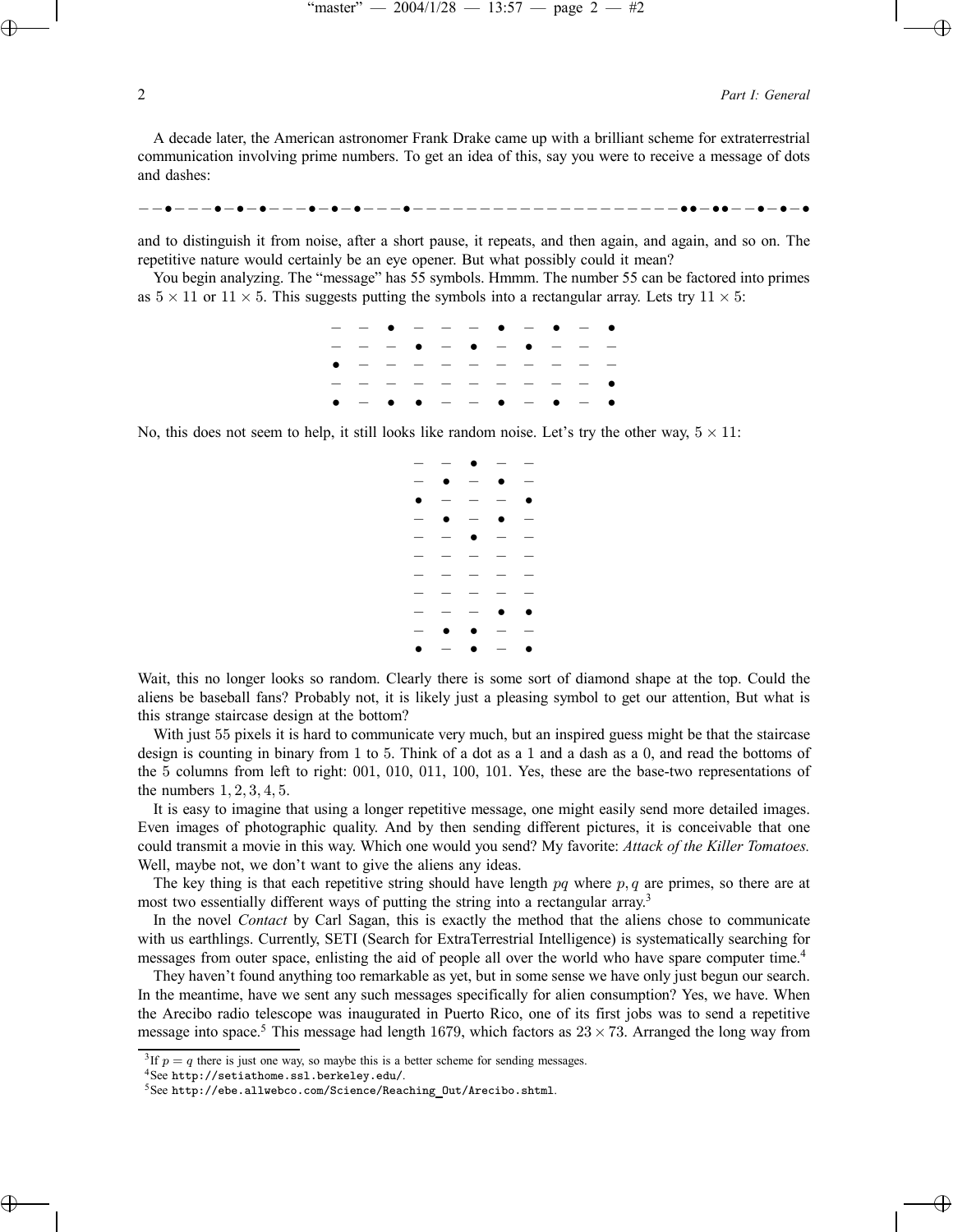### *POMERANCE: Prime Numbers and the Search for Extraterrestrial Intelligence* 3



Figure 1.1. On the left: What is this? On the right: Is this the Arecibo radio telescope?

top to bottom, the picture contains an amazing wealth of information: the numbers from 1 to 10, the atomic numbers of hydrogen, carbon, nitrogen, oxygen, and phosphorous (the principal elements on which most life on Earth is based), the formulas for sugars and bases in nucleotides of DNA, the number of nucleotides in DNA, a picture of a double helix of DNA, a picture of a person, the human population on Earth, the height of a human, a schematic showing our solar system with Earth in a distinguished position, a schematic of the radiotelescope at Arecibo, and the diameter of the telescope. Measures such as the telescope diameter and the height of a person were calibrated using the wavelength of the transmission of the message, namely 12.6 centimeters. Perhaps a bit crowded to my taste, but it was merely a demonstration of an idea. The Arecibo message was beamed to the globular cluster M13 which is about 25,000 light years away. Maybe in 50,000 years we will get a reply!

It is interesting that prime numbers would have an application that makes communication transparently simple. Especially so, since many cryptographic systems, designed to *hide* messages from unauthorized recipients, are also based on prime numbers. And it was not so long ago that prime numbers were merely the province of the curious, with no discernible applications at all.

What are the chances that there is an alien species in existence close enough for us to contact? Of course this question is very difficult to answer. Those who think there are other civilizations out there point to the enormous number of stars in the universe. Even if only 1/10 of them have planetary systems, and even if only  $1/10$  of these have a planet such as Earth that can support life as we know it, and even if only  $1/10$  of these actually have spawned life, and even if only 1/10 of these have life that has evolved into intelligent creatures, that still leaves a tremendous number of intelligent aliens out there. On the minus side, we might argue that human civilization has only existed for a very brief time on a cosmic scale, and the technological aspect of our civilization only for a few hundred years at most. Moreover, there are indications that we will not be around very long! We use our technology to foul our own planet and make it less habitable, maybe even uninhabitable. Even though we have clear archaeological and historical records of earlier human civilizations that vanished because of climate changes, we continue to burn fossil fuels as if there were no